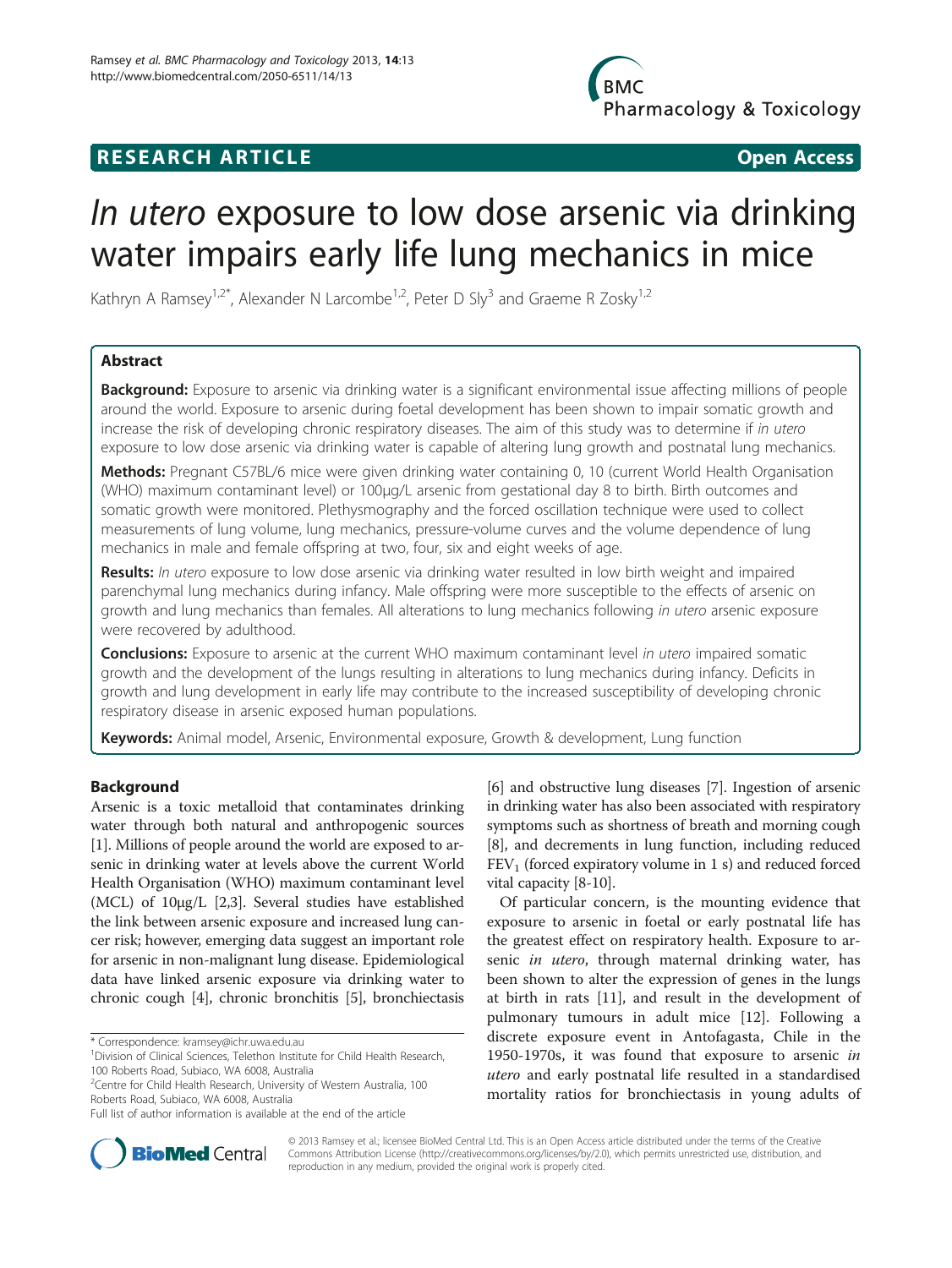46.2 (95% CI, 21.1–87.7) compared to 12.4 (95% CI, 3.3–31.7) if the exposure only occurred postnatally [\[13](#page-7-0)]. These data suggest that early life exposure to arsenic can have profound effects on lung health decades after the exposure event.

Exposure to environmental toxins in utero may have significant effects on growth and organ development, and have long term implications for disease risk [[14](#page-7-0)]. Arsenic is a known transplacental toxin which is able to cross the placenta and enter foetal circulation at levels equivalent to maternal circulation [[15](#page-7-0)]. In contrast, low levels of arsenic are excreted in the breast milk and breastfeeding is thought to be protective in arsenic exposed areas [[16](#page-7-0)]. In arsenic exposed areas of Bangladesh and West Bengal, exposure to arsenic during pregnancy is associated with infants being born small for gestational age [[17](#page-7-0)] and at a greater risk of developing lower respiratory tract infections in infancy [[18](#page-7-0)]. A mouse study investigating the effects of in utero and postnatal exposure to arsenic, at the current WHO MCL of 10μg/L, found that exposed offspring had significant deficits in growth after birth compared with unexposed offspring [[19](#page-7-0)], highlighting the potency of arsenic as an early life toxicant.

Exposure to arsenic during the critical window of development in foetal life may not just restrict growth, but also impair development of the lungs [[20\]](#page-7-0). Foetal growth restriction is associated with worse lung function and greater respiratory morbidity in early childhood [\[21](#page-7-0)-[23](#page-7-0)] and adulthood [[24,25](#page-7-0)]. In this study, we determined the effects of in utero exposure to low dose arsenic on somatic growth, lung growth and lung mechanics using a mouse model. We hypothesised that in utero arsenic exposure would alter the growth and development of the lungs resulting in impairments to postnatal lung mechanics.

## Methods

## Animals and exposure protocol

Time-mated C57BL/6 dams (Animal Resource Centre; Murdoch, Western Australia) were housed at the Telethon Institute for Child Health Research with a 12 h: 12 h light/ dark cycle. All experiments were conducted with the approval of the Telethon Institute for Child Health Research Animal Ethics Committee and conformed to the guidelines of the National Health and Medical Research Council of Australia. Dams were given drinking water containing 0 (control), 10 or 100μg/L arsenic in the form of soluble sodium arsenite ( $NaAs<sub>2</sub>O<sub>3</sub>$ ). This water was provided *ad libitum* from day 8 gestation to delivery ( $\sim$  day 20 gestation) which ensured that the foetus was exposed to arsenic prior to the development of the lung buds (e9) [\[26](#page-7-0)]. Concentrations of arsenic in drinking water were confirmed by inductively coupled plasma-mass spectrometry (ICP-MS; Geotechnical Services, Western Australia).

Maternal water consumption, gestation period and litter size were recorded along with somatic growth (body weight and snout-vent length) at birth and the day lung function measurements were taken. Lung function was assessed in male and female offspring at two, four, six and eight weeks of age.

#### Animal preparation

Mice were anaesthetised by intraperitoneal injection of a mixture containing xylazine (2mg/mL; Troy Laboratories, New South Wales, Australia) and ketamine (40mg/mL; Troy Laboratories, New South Wales, Australia) at a dose 0.1mL/10g body weight. Mice were tracheotomised and a tracheal cannula inserted (23G stainless steel for two and four week old mice; 1.26 mm outer diameter polyethylene tube for six and eight week old mice) and secured with suture. Mice were ventilated (MiniVent, Harvard Apparatus, Germany) at a tidal volume of 8mL/kg, respiratory rate of 400 breaths per minute and positive end expiratory pressure of 2 cmH<sub>2</sub>O. This elevated respiratory rate was used to suppress spontaneous breathing thus allowing the apnoeic periods required for measurement of lung function without the need for paralysis.

#### Thoracic gas volume

Plethysmography was used to measure thoracic gas volume (TGV) as described previously [\[27\]](#page-7-0). Briefly, the trachea was occluded at end expiration (transrespiratory pressure,  $P_{rs}$  = 0 cmH<sub>2</sub>O) and the intercostal muscles were stimulated with intramuscular electrodes to induce inspiratory efforts. Six 20V pulses of 2-3ms in duration were delivered over a 6s period while recording changes in tracheal pressure and plethysmograph box pressure. TGV was calculated using Boyle's law after correcting for the impedance and thermal properties of the plethysmograph [\[27](#page-7-0)].

#### Baseline lung mechanics

Lung mechanics were measured using the forcedoscillation technique as described previously [[28](#page-7-0)]. The forcing function (9 frequencies from  $4 - 38$  Hz) was generated by a loudspeaker and delivered to the animal via a wave tube during pauses in ventilation. The respiratory system impedance spectrum  $(Z_{rs})$  was measured and a 4-parameter model with constant phase tissue impedance was fitted to the data to partition  $Z_{rs}$  into components representing the mechanical properties of the airways and parenchyma [\[29\]](#page-7-0). This model allowed the calculation of airway resistance  $(R_{aw})$  and inertance  $(I_{aw})$  and coefficients of tissue damping (G) and elastance (H). The resistance and inertance of the tracheal cannula were subtracted from  $R_{aw}$  and  $I_{aw}$  respectively. As most of the inertance is contained in the tracheal cannula, values of  $I_{aw}$  were insignificant and are not reported.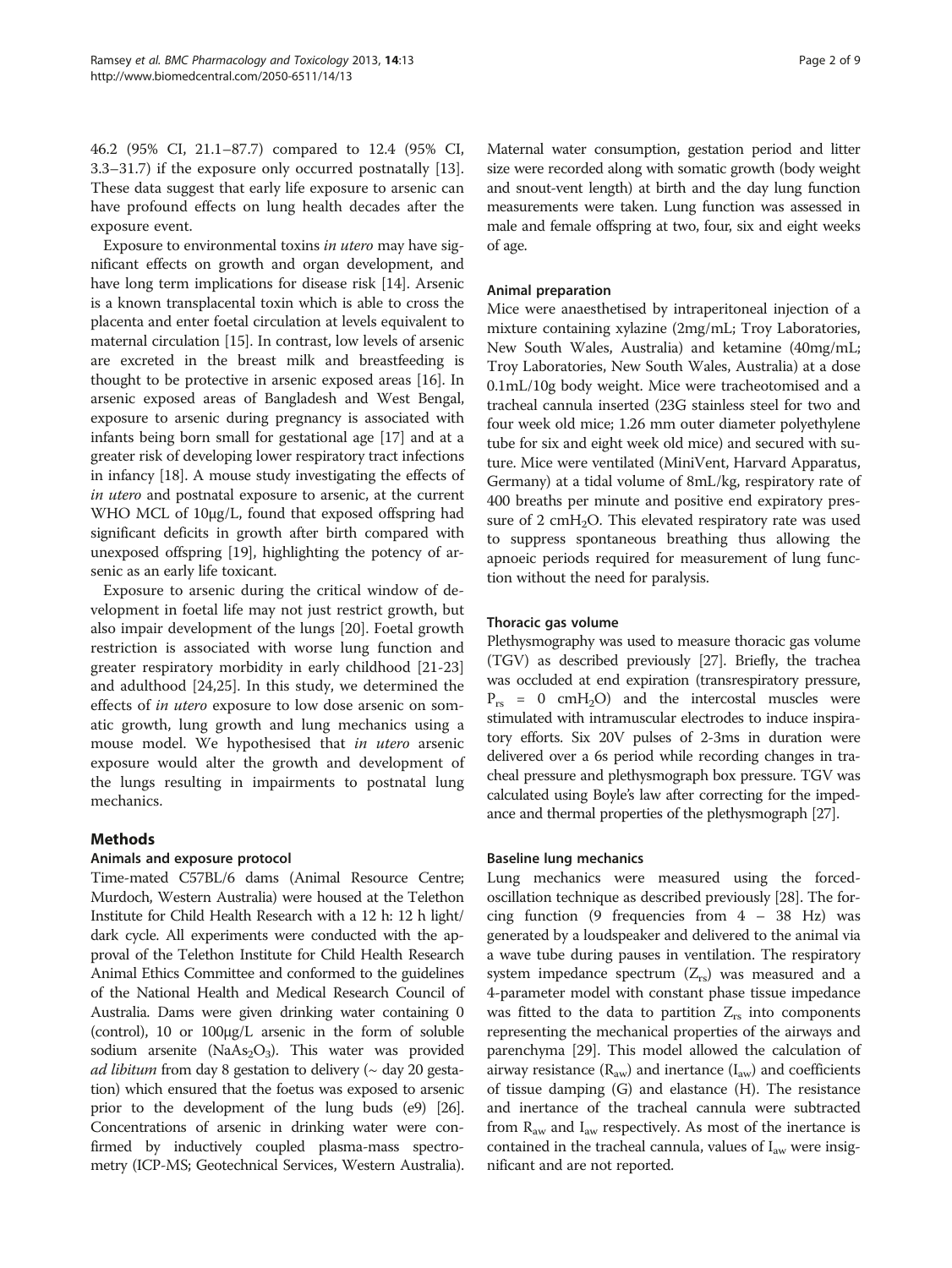#### Volume dependence of lung mechanics

The volume dependence of lung mechanics was assessed during a slow inflation-deflation (ID) manoeuvre from 0 to 20 cmH<sub>2</sub>O  $P_{rs}$ . Inspiration was induced by applying a controlled negative pressure to the plethysmograph and expiration was achieved by the slow equilibration of the plethysmograph to atmospheric pressure through a resistor. During the manoeuvre, an oscillatory signal was applied to the lung as described above. The 4-parameter model was fitted to the  $Z_{rs}$  using 0.5s data epochs extracted from the signal during the recording period. By monitoring plethysmograph pressure, integrating flow and calculating starting TGV we were also able to construct absolute pressure-volume curves.

## Experimental protocol

To establish a volume history two ID manoeuvres were performed separated with 5 min of regular ventilation. Two measurements of TGV were recorded followed by 6 measurements of baseline lung mechanics at 0 cmH<sub>2</sub>O Prs. TGV was recorded again before a final ID manoeuvre (used for analyses).

#### Statistical analysis

Maternal and birth outcome means were compared by one-way ANOVA using GraphPad Prism (Version 5.02, GraphPad Software, San Diego, CA USA). Somatic growth, TGV and lung mechanics within each sex were analysed by two-way ANOVA using Sigma Plot with Holm-Sidak post-hoc analysis (Version 11.0, Systat Software, Chicago, IL USA). A p value of less than 0.05 was considered significant.

## Results

## Effects of exposure to arsenic on maternal, birth and growth outcomes

There was no difference in the amount of water consumed per day between dams exposed to either concentration of arsenic or control water ( $p = 0.57$ ), nor were there any differences in litter size ( $p = 0.45$ ) or gestational period (p = 0.32) between arsenic and control water exposed mice (Table 1). At birth, offspring exposed in utero to

100μg/L arsenic were significantly smaller in weight  $(p < 0.001)$  and length  $(p < 0.001)$  than controls, but there were no differences in birth weight or length between offspring exposed to  $10\mu g/L$  arsenic and controls ( $p > 0.47$ ) (Table 1). The number of offspring tested from each exposure group at each age is shown in Table [2](#page-3-0). There was no effect of in utero arsenic exposure on body weight in male  $(p > 0.58)$  or female  $(p > 0.22)$  offspring at two, four, six or eight weeks of age. Likewise, there was no effect of arsenic on TGV in males ( $p > 0.30$ ) or females ( $p > 0.57$ ) at any age (Figure [1](#page-3-0)).

## Effects of in utero exposure to arsenic on early life lung mechanics

Two week old male offspring exposed to 10μg/L and 100μg/L arsenic had higher tissue damping ( $p < 0.001$ ) and tissue elastance  $(p < 0.001)$  compared to male controls (Figure [2\)](#page-4-0). Two week old male offspring exposed to  $10\mu$ g/L arsenic had lower airway resistance (p = 0.03) compared to male controls (Figure [2](#page-4-0)). There were no differences in airway resistance between two week old male mice exposed to 100μg/L arsenic and male controls  $(p > 0.42)$ . Although female mice showed similar trends in the data as males, there were no significant effects of arsenic on parenchymal lung mechanics (G,  $p = 0.31$ ; H,  $p = 0.64$ ) or airway resistance ( $R_{aw}$ ,  $p = 0.14$ ) in two week old female offspring exposed in utero to 10 or 100μg/L arsenic via drinking water (Figure [2](#page-4-0)).

The maximum TGV reached during inflation to  $P_{rs}$  = 20 cmH20 was significantly lower in two week old male offspring exposed to  $100\mu g/L$  arsenic (p = 0.02) compared to male controls (Figure [3\)](#page-4-0). Exposure to arsenic at 10μg/L in utero had no effect on maximum TGV during inflation in two week old males ( $p > 0.95$  in all cases). There were no significant effects of arsenic, at either dose, on maximum TGV at  $P_{rs} = 20 \text{ cm}H_20$  in two week old female offspring ( $p > 0.41$  in both cases) (Figure [3](#page-4-0)).

Two week old male offspring exposed to 100μg/L arsenic had significantly higher tissue elastance and tissue damping at  $P_{rs} = 20 \text{ cm}H_20$  compared to male controls (H  $p = 0.02$ ; G  $p = 0.03$ , Figure [4](#page-5-0)). Exposure to arsenic at 10μg/L in utero had no effect on tissue elastance or

Table 1 Maternal and birth outcomes for C57BL/6J dams exposed to 0 (control), 10 or 100μg/L arsenic via drinking water (mean ± SD)

|                                     | Control         | 10µg/L As       | 100 $\mu$ g/L As  |
|-------------------------------------|-----------------|-----------------|-------------------|
| Maternal water consumption (mL/day) | $5.11 \pm 1.41$ | $4.97 \pm 1.36$ | $4.91 \pm 1.33$   |
| Gestation period (days)             | $20.1 + 0.92$   | $20.4 \pm 0.88$ | $20.0 + 0.81$     |
| Litter size (pups/dam)              | $5.63 + 1.98$   | $4.79 + 1.87$   | $5.54 \pm 2.23$   |
| Birth weight (g)                    | $1.34 + 0.16$   | $1.35 + 0.19$   | $1.27 \pm 0.18$ * |
| Birth length (mm)                   | $29.1 + 1.74$   | $78.8 + 1.94$   | $28.4 + 1.90*$    |

There were no differences in maternal water consumption, gestation period or litter size between control and arsenic exposed mice. Offspring exposed to 100µg/ L arsenic were born significantly smaller than control mice in both weight and length (\* indicates significantly different to controls).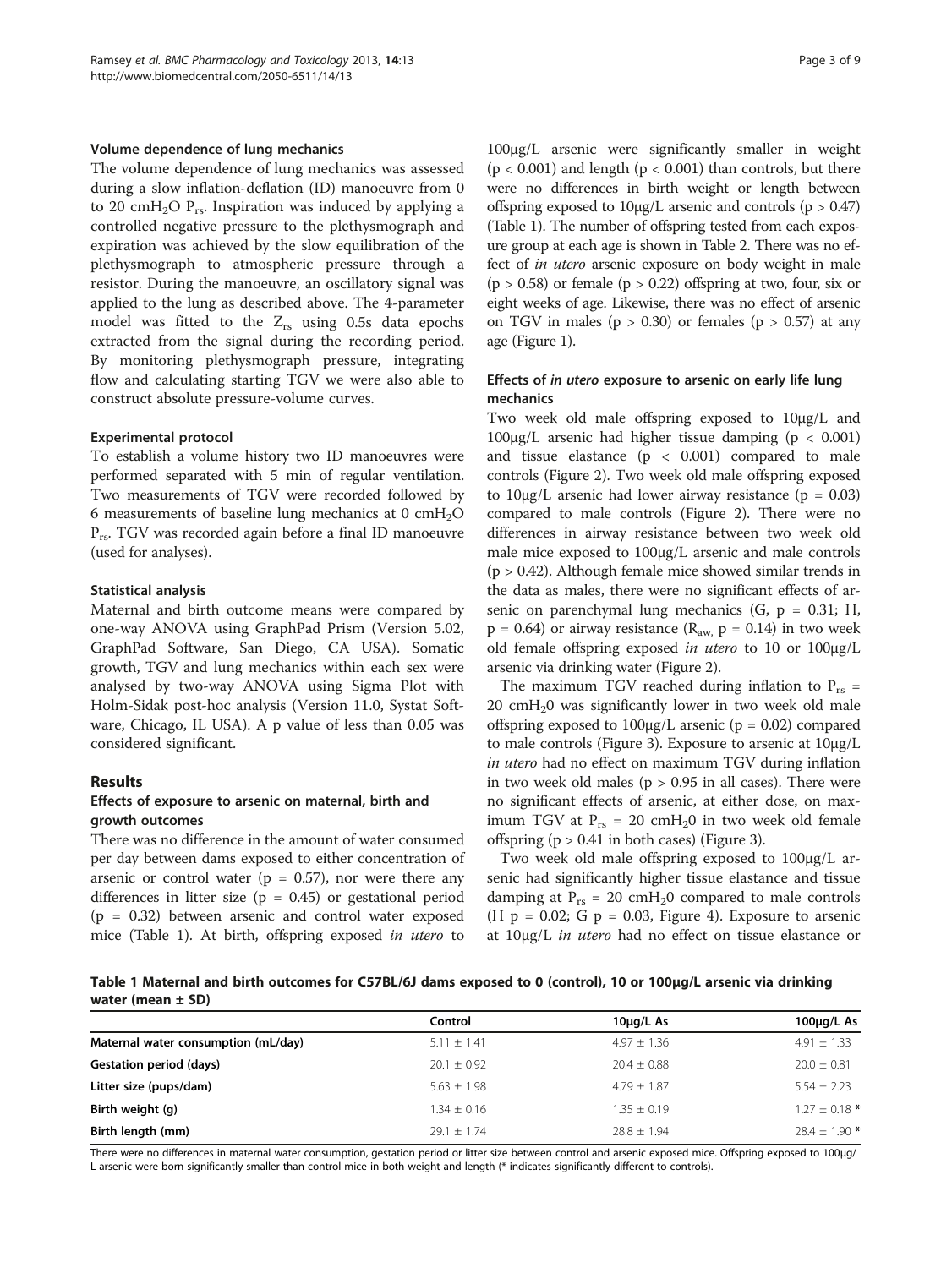<span id="page-3-0"></span>Table 2 Numbers of offspring tested at each age from each exposure group.

| Numbers of offspring tested Control |    | 10µg/L As | $100\mu$ g/L As |
|-------------------------------------|----|-----------|-----------------|
| 2 weeks - males                     | 24 | 11        | 23              |
| 2 weeks - females                   | 25 | 13        | 15              |
| 4 weeks - males                     | 22 | 9         | 7               |
| 4 weeks - females                   | 13 | 9         | 9               |
| 6 weeks - males                     | 14 | 7         | 24              |
| 6 weeks - females                   | 14 | 4         | 11              |
| 8 weeks - males                     | 17 | 5         | 12              |
| 8 weeks - females                   | 17 | 9         | 12              |

tissue damping at  $P_{rs} = 20 \text{ cm}H_20$  in two week old males (G and H,  $p > 0.33$ ). There were no differences in airway resistance at  $P_{rs} = 20 \text{ cm}H_20$  between two week old male offspring exposed to arsenic and control water ( $p > 0.21$  in all cases, Figure [3](#page-4-0)). Exposure to arsenic at 10 or 100μg/L in utero had no effect on parenchymal mechanics (G or H,  $p > 0.54$ ) or airway resistance ( $R_{aw}$   $p > 0.30$ , in all cases) at  $P_{rs} = 20 \text{ cm}H_20$  in females at two weeks (Figure [4\)](#page-5-0).

## Effects of in utero exposure to on lung mechanics throughout life

There were no significant effects of arsenic on tissue damping ( $p > 0.31$ ) or tissue elastance ( $p > 0.61$ , Figure [5](#page-5-0)) in male or female offspring at 4, 6 or 8 weeks of age. There were also no effects of arsenic on airway resistance

 $(p > 0.34)$  in either male or female offspring at 4, 6 or 8 weeks of age (data not shown). There were no effects of arsenic maximum TGV at  $P_{rs} = 20$  cmH<sub>2</sub>0 in male or female offspring at 4, 6 or 8 weeks of age compared to controls ( $p > 0.47$  in all cases, data not shown). There were also no effects of arsenic on airway or parenchymal mechanics at  $P_{rs} = 20 \text{ cm}H_20$  in male or female offspring at 4, 6 and 8 weeks of age  $(p > 0.21)$  in all cases, data not shown).

## **Discussion**

In this study a brief exposure of pregnant mice to environmentally low doses of arsenic altered in utero growth and lung development of their offspring resulting in deficits in postnatal lung mechanics. This is the first study to show that in utero exposure alone to low doses of arsenic via drinking water is capable of impairing postnatal lung function. Exposure to the current WHO MCL of 10μg/L arsenic significantly impaired lung function suggesting that the current MCL may fail to protect against the non-malignant effects of arsenic on the lung. The lung mechanics of male mice were impaired more than those of female mice indicating that males may be more susceptible to the adverse effects of arsenic on the lungs. These deficits in lung mechanics were evident in early life but resolved with age.

Arsenic exposure had a direct effect on in utero growth in male offspring exposed to 100μg/L resulting in lower birth weight and length in males compared with

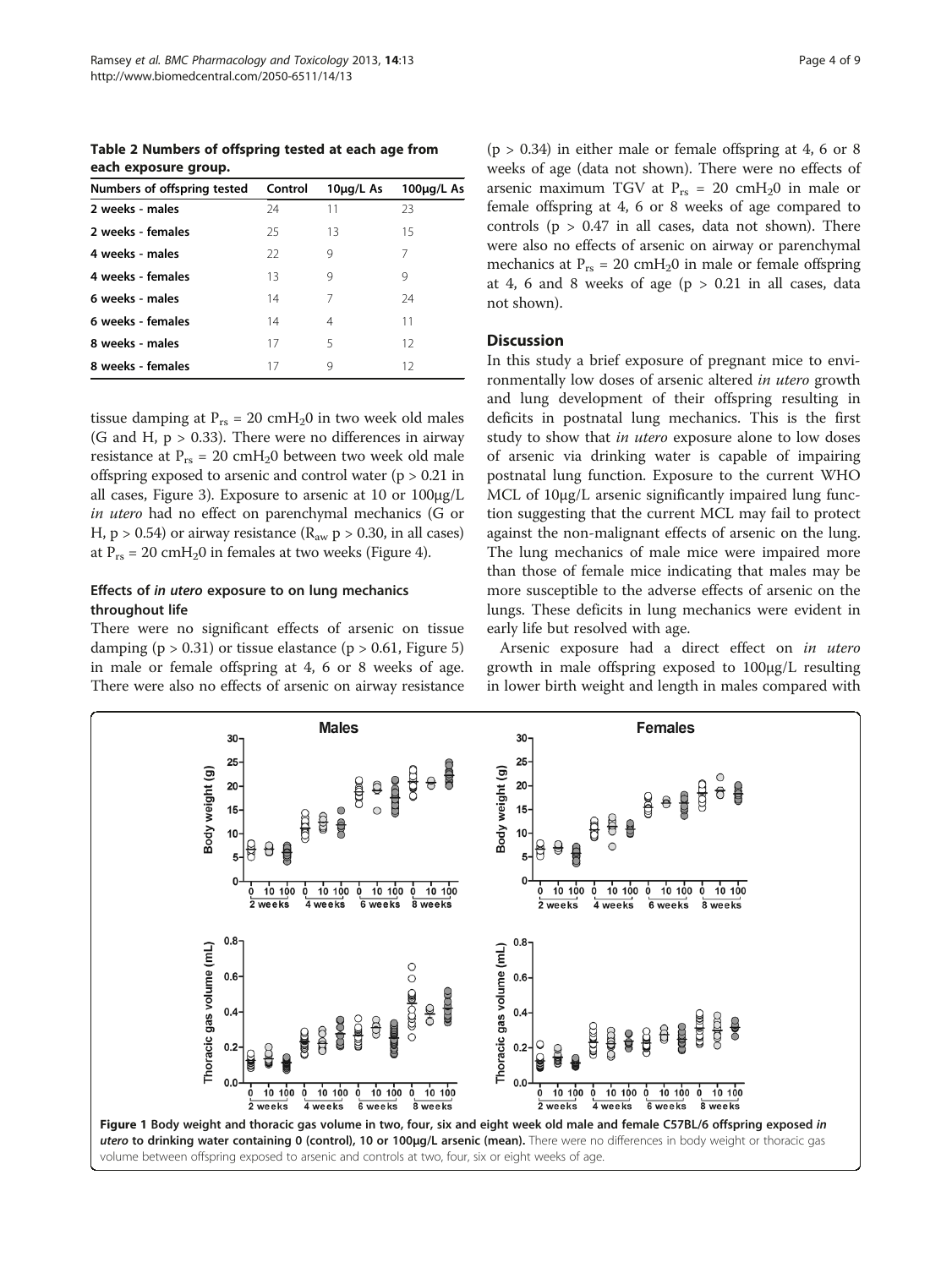<span id="page-4-0"></span>

controls. There were no differences in the gestational age at birth between offspring exposed to arsenic compared with controls. These mice were therefore small for gestational age, indicating that arsenic exposure in utero caused intrauterine growth restriction. Similarly in epidemiological studies, exposure to low dose (<100μg/L) arsenic during pregnancy was linked to low birth weight and size but not to gestational age [\[17,30](#page-7-0)]. The mechanism for this is not fully understood but may be a result of arsenic-induced oxidative stress resulting in placental insufficiency [\[31](#page-8-0)] or disruption of the endocrine control of glucose homeostasis and cellular growth

[[32,33\]](#page-8-0). Being small for gestational age can induce alterations in metabolism, hormonal output and distribution of cardiac output, and have a lifelong impact on the potential for development and survival [\[34,35](#page-8-0)]. Foetal growth restriction is associated with increased respiratory morbidity during early childhood [[21](#page-7-0),[22](#page-7-0),[36](#page-8-0)] and children who are small for gestational age are more likely to be hospitalised for respiratory tract infections [[37,38\]](#page-8-0). Low birth weight is significantly associated with worse lung function in adulthood and increased mortality from obstructive lung disease [[20](#page-7-0),[24](#page-7-0)]. There are clear associations between maternal smoking during pregnancy

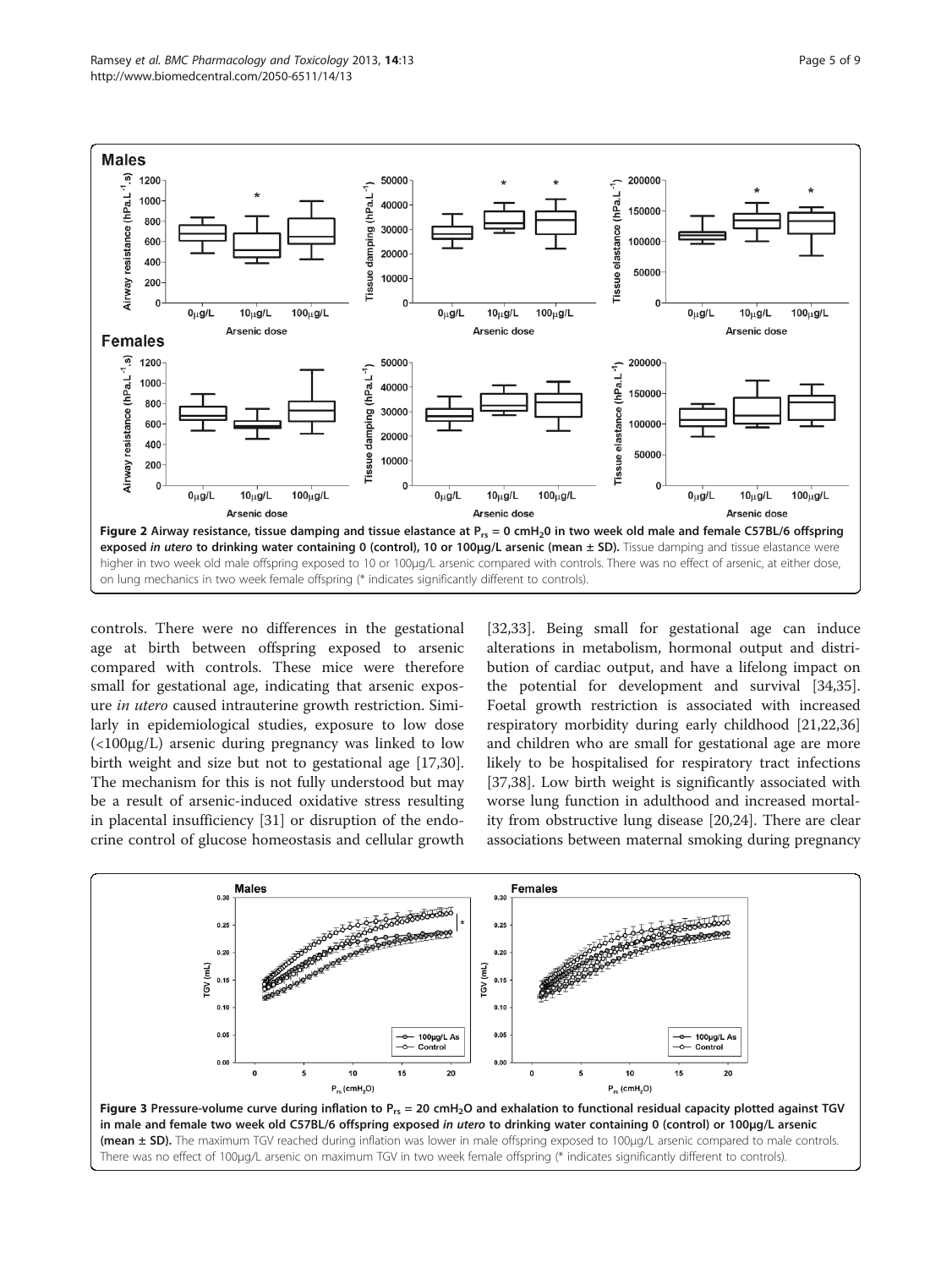<span id="page-5-0"></span>

and small for gestational age infants [\[39\]](#page-8-0), reduced lung function [[40](#page-8-0)] and increased respiratory infections in early childhood [[41](#page-8-0)]. Therefore, arsenic-induced intrauterine growth restriction resulting in low birth weight infants may play a significant role in the childhood morbidity and increased the susceptibility to obstructive lung disease seen in arsenic exposed populations.

Despite the offspring exposed to 100μg/L arsenic being smaller at birth, these mice were not smaller in weight or length at two, four, six and eight weeks of age compared

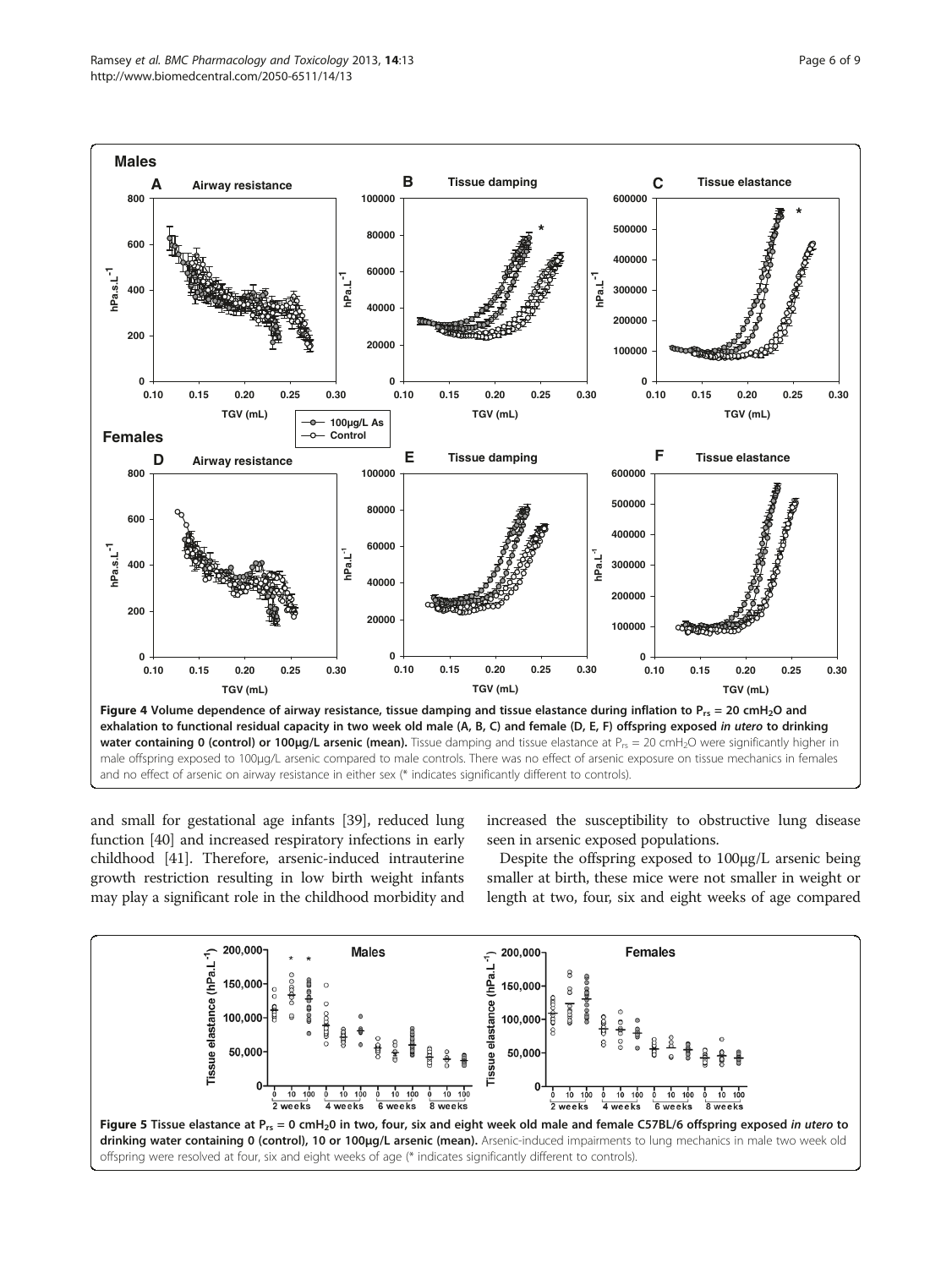with age-matched controls. In a similar study by Kozul et al. mice exposed to 10μg/L arsenic in utero had normal birth weight, but did have deficits in body weight during infancy compared with controls [\[19\]](#page-7-0). The low birth weight offspring in our study displayed catch-up growth during the first two weeks of life. There is evidence that infants who demonstrate catch-up growth and show early and complete recovery from intrauterine growth restriction are at greatest risk for developing metabolic diseases [[42](#page-8-0)]. Similarly, in low birth weight infants, weight gain during infancy has been shown to be inversely related to lung function in infancy [[43](#page-8-0)], with one study finding that the lowest lung function outcomes were seen in infants of below average birth weight with above average postnatal weight gain [[44](#page-8-0)]. Therefore, despite showing no deficits in body weight later in life, the catch-up growth shown in the first two weeks of life may be related to intrauterine stress and poorer outcomes later in life.

As well as altering the pattern of somatic growth, we have shown that *in utero* exposure to low doses of arsenic (10 and 100μg/L) had direct effects on lung development in males resulting in deficits in lung function two weeks after birth. The abnormalities that we detected were mostly in the parenchymal tissue of the lungs in arsenic exposed offspring. Both tissue elastance and tissue damping were significantly higher in male mice exposed to arsenic compared with male controls, indicative of increased stiffness of the parenchymal lung tissue. When inflated to  $P_{rs}$  = 20 cmH<sub>2</sub>O, male offspring exposed to 100µg/L arsenic reached a lower maximum TGV than controls signifying a loss of lung compliance. These data suggest that intrauterine stress caused by arsenic exposure is hindering the development of the distal airways and alveolar tissue in the lungs. Animal models of early life arsenic exposure, that included exposure post-natally, have shown both increased smooth muscle actin in small airways [\[45\]](#page-8-0), which would increase the resistance of the small peripheral airways (tissue damping), and increased expression of collagen and elastin in the lung parenchyma [[46](#page-8-0)], which would increase tissue stiffness (tissue elastance). As it is well established that sufficient nutrition *in utero* is essential for the healthy development of the lungs [\[47,48\]](#page-8-0), it is unclear from this study whether the changes in lung mechanics in arsenic exposed mice are a result of suboptimal nutrition during development or a direct effect of arsenic itself.

In our study, male offspring were more susceptible to the harmful effects of in utero arsenic exposure on the lung than female offspring. While female mice showed similar trends in deficits in lung mechanics as males, the deficits were not statistically significant. Epidemiological studies also indicate that males may be more susceptible to the health effects of arsenic than females [[8,](#page-7-0)[49\]](#page-8-0) which has been attributed to the differences in the way females metabolise arsenic [\[50\]](#page-8-0). When inorganic arsenic is

ingested, it is absorbed into the blood and transported to the liver where it is reduced and sequentially methylated to monomethylarsonate (MMA) and dimethylarsinate (DMA) [\[51\]](#page-8-0). MMA is a highly toxic intermediate product and levels of MMA in the urine correlate strongly with levels of MMA found in the body [[52](#page-8-0)]. DMA is a less toxic end product of arsenic methylation and can also be identified in urine [\[50\]](#page-8-0). Females have been shown to metabolise arsenic more efficiently than males, resulting in less MMA and more DMA in the urine [[50](#page-8-0)]. While it is still largely unknown how the effects of arsenic manifest differently in males and females, sex dependent differences in the metabolism of arsenic may have contributed to the difference in susceptibility seen in our study.

We found that *in utero* arsenic exposure alone did not produce a lasting effect on respiratory mechanics, rather the early life deficits recovered with age. This data has two implications from a public health point perspective. Firstly, early life alterations in lung development induced by arsenic exposure may be recovered provided there is access to uncontaminated water. Secondly, we postulate that arsenic-induced impairments lung development may increase the susceptibility to respiratory infections in early life by inhibiting effective clearance of pathogens. This is consistent with the observation that there are increased respiratory infections in children exposed to arsenic-contaminated drinking water in utero [\[18\]](#page-7-0). Infancy represents a period of high susceptibility to respiratory infections and other harmful environmental exposures. The incidence of respiratory infections leading to bronchitis, pneumonia, or whooping cough in infancy has been shown to reduce adult lung function and increase the risk of mortality from obstructive lung disease [\[20](#page-7-0)]. Additionally, animal studies have shown that arsenic compromises the lung's immune response to viral infections resulting in greater viral load and higher mortality [\[53](#page-8-0)]. In humans, early life exposure to arsenic (before age 10) had long term effects on lung function outcomes in adults, with an 11.5% decrease in  $FEV<sub>1</sub>$  and 12.2% decrease in forced vital capacity (FVC) compared to unexposed adults [\[9\]](#page-7-0). It is unclear, however, whether the deficits in long term lung function were a result of the direct effects of arsenic on the lung, or an effect of arsenic exacerbating the effects of other respiratory infections or environmental exposures in early life. Arsenic-induced alterations to somatic growth and lung development *in utero* may result in individuals being more susceptible to postnatal insults, and contribute to long term alterations in lung function and disease risk.

## Conclusions

We have shown that the lung is highly susceptible to the adverse effects of arsenic during the *in utero* period of lung development. Exposure to arsenic for a brief period during gestation impaired *in utero* somatic growth and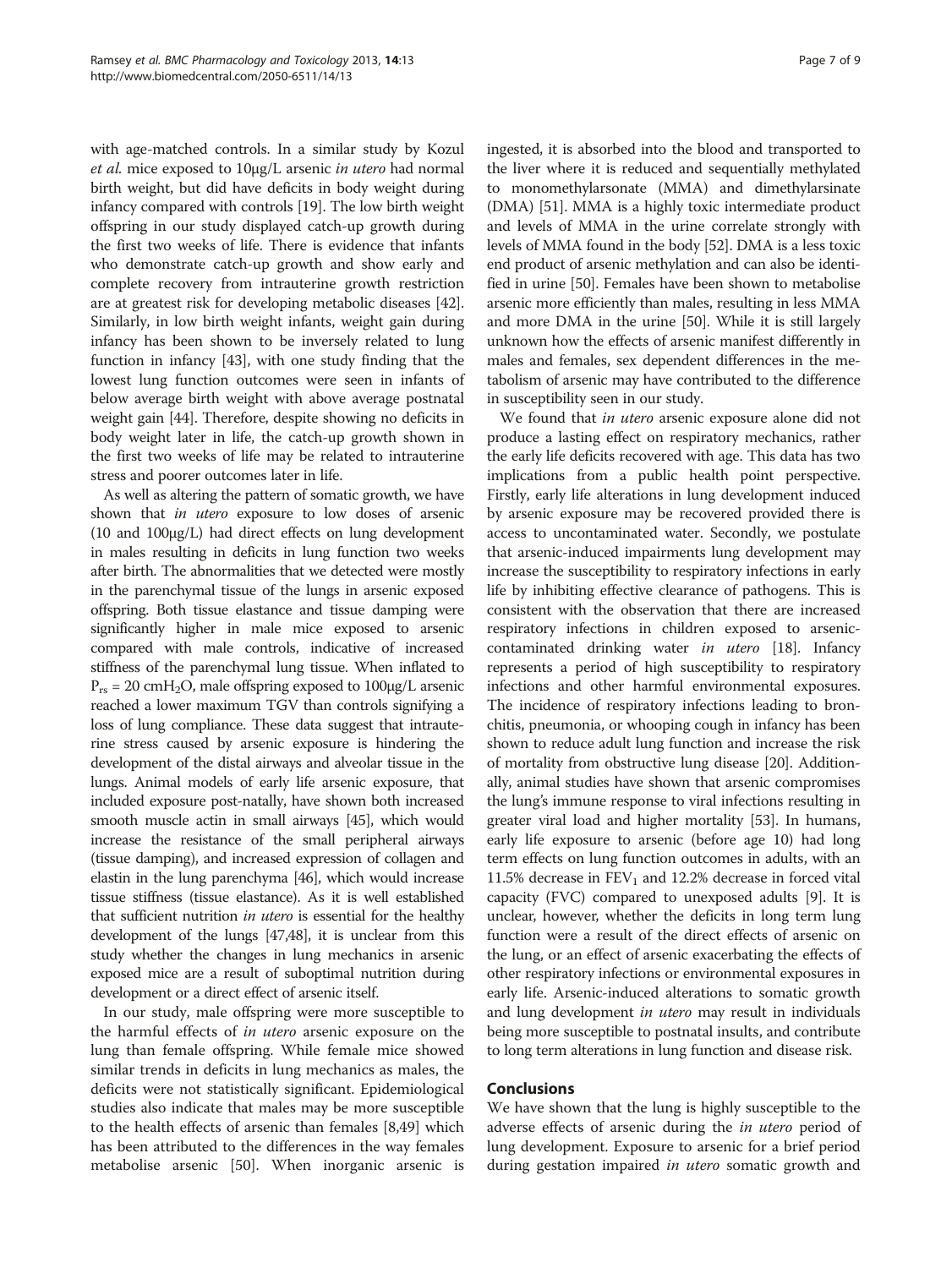<span id="page-7-0"></span>lung development resulting in impaired lung function two weeks after birth (infancy). Alterations to lung function during infancy, a period of high susceptibility to respiratory system insults, may contribute to the increased susceptibility to respiratory infections and diseases in arsenic exposed populations. The deficits following exposure to the current WHO 'safe' dose of arsenic highlights the potency of arsenic toxicity and draws attention to the need for ongoing review of regulations regarding safe contaminant levels in community drinking supplies and the particular susceptibility of children to arsenic.

#### Abbreviations

WHO: World Health Organisation: MCL: Maximum contaminant level: NaAs<sub>2</sub>O<sub>3</sub>: Sodium arsenite; ICP-MS: Inductively coupled plasma-mass spectroscopy; TGV: Thoracic gas volume; P<sub>rs</sub>: Transrespiratory pressure; Z<sub>rs</sub>: Respiratory system impedance; R<sub>aw</sub>: Airway resistance; I<sub>aw</sub>: Airway intertance; G: Tissue damping; H: Tissue elastance; ID: Inflation-deflation.

#### Competing interests

The authors declare that they do not have any competing interests.

#### Authors' contributions

KR was involved in the conception and design of the research question, acquisition, analysis and interpretation of data, drafting and revising the manuscript and approving the final version for publication. AL and PS were involved in the conception and design of the research question, analysis and interpretation of data, revising the manuscript and approving the final version for publication. GZ was involved in the conception and design of the research question, acquisition, analysis and interpretation of data, revising the manuscript and approving the final version for publication.

#### Author details

<sup>1</sup> Division of Clinical Sciences, Telethon Institute for Child Health Research, 100 Roberts Road, Subiaco, WA 6008, Australia. <sup>2</sup>Centre for Child Health Research, University of Western Australia, 100 Roberts Road, Subiaco, WA 6008, Australia. <sup>3</sup>Queensland Children's Medical Research Institute, University of Queensland, Level 4, Foundation Building, Herston Road, Herston, QLD 4029, Australia.

#### Received: 17 August 2012 Accepted: 31 January 2013 Published: 18 February 2013

#### References

- 1. Mukherjee A, Sengupta MK, Hossain MA, Ahamed S, Das B, Nayak B, Lodh D, Muhmudur Rahman M, Chakraborti D: Arsenic contamination in ground water: a global perspective with emphasis on the Asian scenario. J Health Popul Nutr 2006, 24(2):142–163.
- 2. Chakraborti D, Sengupta MK, Rahman MM, Ahamed S, Chowdhury UK, Hossain MA, Mukherjee SC, Pati S, Saha KC, Dutta RN, et al: Groundwater arsenic contamination and its health effects in the Ganga-Meghna -Brahmaputra plain. J Environ Monit 2004, 6(6):74N–83N.
- 3. World Health Organization: Arsenic in drinking-water, WHO guidelines for drinking water. Geneva, Switzerland: World Health Organization; 2003.
- 4. von Ehrenstein OS, Mazumder DNG, Yuan Y, Samanta S, Balmes J, Sil A, Ghosh N, Hira-Smith M, Haque R, Purushothamam R, et al: Decrements in lung function related to arsenic in drinking water in West Bengal, India. Am J Epidemiol 2005, 162(6):533–541.
- 5. Milton AH, Rahman M: Respiratory effects and arsenic contaminated well water in Bangladesh. Int J Environ Health Res 2002, 12(2):175–179.
- 6. Guha Mazumder D, Steinmaus C, Bhattacharya P, von Ehrenstein O, Ghosh N, Gotway M, Sil A, Balmes J, Haque R, Hira-Smith M, et al: Bronchiectasis in persons with skin lesions resulting from arsenic in drinking water. Epidemiology 2005, 16(6):760–765.
- 7. De B, Majumdar D, Sen S, Guru S, Kunda S: Pulmonary involvement in chronic arsenic poisoning from drinking contaminated ground-water. J Assoc Physicians India 2004, 52:395–400.
- 8. Guha Mazumder DN: Chronic arsenic toxicity: clinical features, epidemiology, and treatment: experience in West Bengal. J Environ Sci Health A Tox Hazard Subst Environ Eng 2003, 38(1):141.
- Dauphiné D, Ferreccio C, Guntur S, Yuan Y, Hammond S, Balmes J, Smith A, Steinmaus C: Lung function in adults following in utero and childhood exposure to arsenic in drinking water: preliminary findings. Int Arch Occup Environ Health 2011, 84(6):591–600.
- 10. Parvez F, Chen Y, Brandt-Rauf PW, Bernard A, Dumont X, Slavkovich V, Argos M, D'Armiento J, Foronjy R, Hasan MR, et al: Nonmalignant respiratory effects of chronic arsenic exposure from drinking water among neversmokers in Bangladesh. Environ Health Perspect 2007, 116(2):190-195.
- 11. Petrick J, Blachere F, Selmin O, Lantz R: Inorganic arsenic as a developmental toxicant: In utero exposure and alterations in the developing rat lungs. Mol Nutr Food Res 2009, 53(5):583–591.
- 12. Waalkes MP, Ward JM, Liu J, Diwan BA: Transplacental carcinogenicity of inorganic arsenic in the drinking water: induction of hepatic, ovarian, pulmonary, and adrenal tumors in mice. Toxicol Appl Pharmacol 2003, 186(1):7–17.
- 13. Smith AH, Marshall G, Yan Y, Ferreccio C, Liaw J, von Ehrenstein O, Steinmaus C, Bates MN, Selvin S: Increased mortality from lung cancer and bronchiectasis in young adults after exposure to arsenic in utero and in early childhood. Environ Health Perspect 2006, 114(8):1293–1296.
- 14. Merkus PJFM: Effects of childhood respiratory diseases on the anatomical and functional development of the respiratory system. Paediatr Respir Rev 2003, 4(1):28–39.
- 15. Concha G, Vogler G, Lezcano D, Nermell B, Vahter M: Exposure to inorganic arsenic metabolites during early human development. Toxicol Sci 1998, 44(2):185–190.
- 16. Concha G, Vogler G, Nermell B, Vahter M: Low-level arsenic excretion in breast milk of native andean women exposed to high levels of arsenic in the drinking water. Int Arch Occup Environ Health 1998, 71(1):42–46.
- 17. Huyck KL, Kile ML, Mahiuddin G, Quamruzzaman Q, Rahman M, Breton CV, Dobson CB, Frelich J, Hoffman E, Yousuf J, et al: Maternal arsenic exposure associated with low birth weight in Bangladesh. J Occup Environ Med 2007, 49(10):1097–1104.
- 18. Rahman A, Vahter M, EkstrÂm E-C, Persson L-Ãk: Arsenic exposure in pregnancy increases the risk of lower respiratory tract infection and diarrhea during infancy in Bangladesh. Environ Health Perspect 2011, 119(5):719–724.
- 19. Kozul-Horvath CD, Zandbergen F, Jackson BP, Enelow RI, Hamilton JW: Effects of low-dose drinking water arsenic on mouse fetal and postnatal growth and development. PLoS One 2012, 7(5):e38249.
- 20. Barker DJ, Godfrey KM, Fall C, Osmond C, Winter PD, Shaheen SO: Relation of birth weight and childhood respiratory infection to adult lung function and death from chronic obstructive airways disease. BMJ 1991, 303(6804):671–675.
- 21. Chan KN, Noble-Jamieson CM, Elliman A, Bryan EM, Silverman M: Lung function in children of low birth weight. Arch Dis Child 1989, 64(9):1284–1293.
- 22. Rona RJ, Gulliford MC, Chinn S: Effects of prematurity and intrauterine growth on respiratory health and lung function in childhood. BMJ 1993, 306(6881):817–820.
- 23. Shaheen S, Barker DJ: Early lung growth and chronic airflow obstruction. Thorax 1994, 49(6):533–536.
- 24. Stein CE, Kumaran K, Fall CH, Shaheen SO, Osmond C, Barker DJ: Relation of fetal growth to adult lung function in south India. Thorax 1997, 52(10): 895–899.
- 25. Stick S: Pediatric origins of adult lung disease. 1. The contribution of airway development to paediatric and adult lung disease. Thorax 2000, 55(7):587–594.
- 26. Burri PH: Fetal and postnatal development of the lung. Ann Rev Physiol 1984, 46:617–628.
- 27. Janosi TZ, Adamicza A, Zosky GR, Asztalos T, Sly PD, Hantos Z: Plethysmographic estimation of thoracic gas volume in apneic mice. J Appl Physiol 2006, 101(2):454–459.
- 28. Sly P, Collins R, Thamrin C, Turner D, Hantos Z: Volume dependence of airway and tissue impedance in mice. J Appl Physiol 2003, 94:1460-1466.
- 29. Hantos Z, Adamicza A, Govaerts E, Daroczy B: Mechanical impedances of lungs and chest wall in the cat. J Appl Physiol 1992, 73(2):427–433.
- 30. Rahman A, Vahter M, Smith AH, Nermell B, Yunus M, El Arifeen S, Persson L-A, Ekstrom E-C: Arsenic exposure during pregnancy and size at birth: